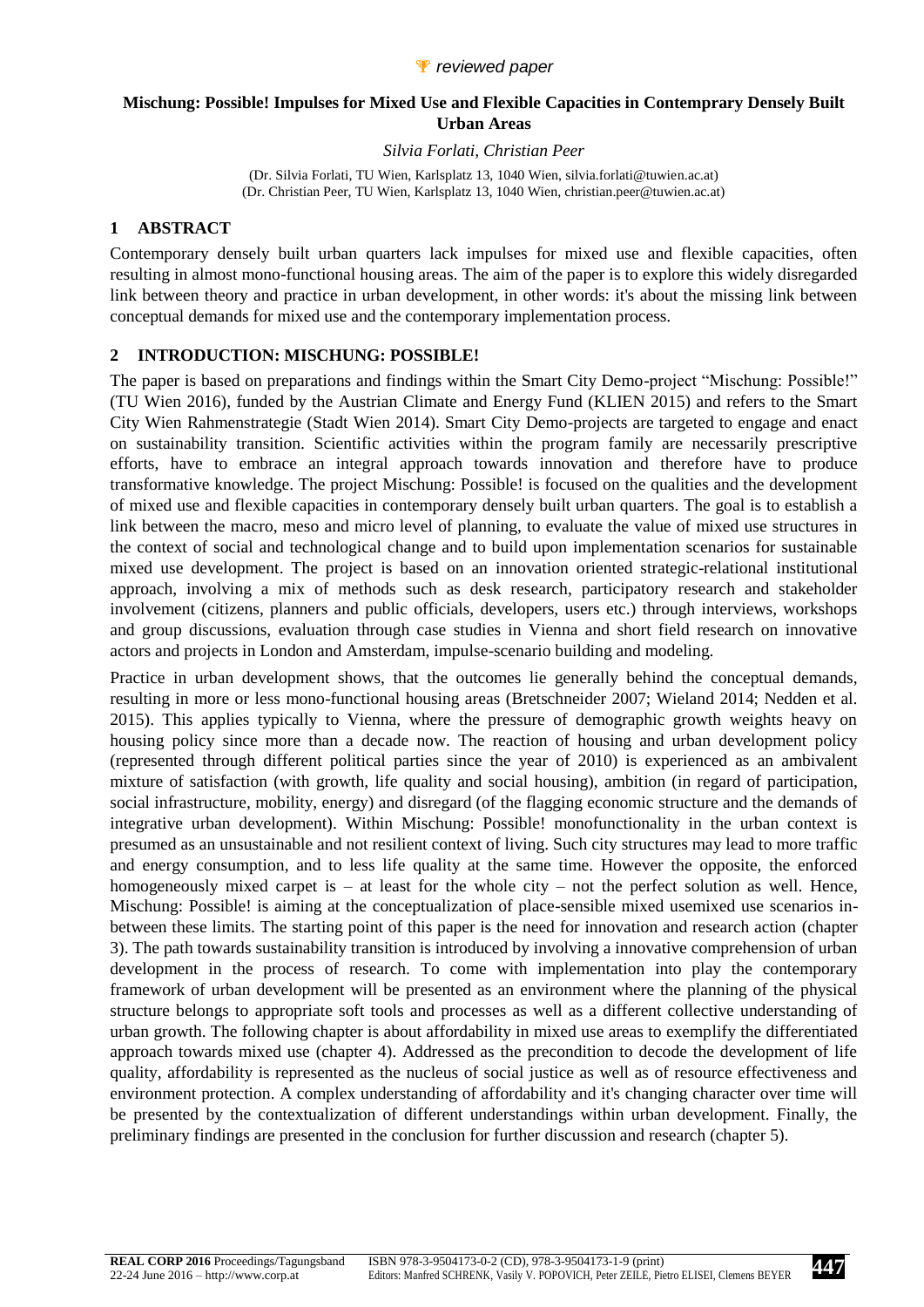# **3 THE NEED FOR INNOVATION AND RESEARCH ACTION**

In order to implement innovation in the development of mixed use, the spatial-typological dimension needs to be combined with the economic, social and ecological one. The focus here is set to post-industrial and reflexive forms of innovation (Rammert 1997), that move beyond the material/ physical dimension to ways of thinking and development and social processes that are not only different from the standard ones, but in some ways better and consequently offer an added value of some kind. We suggest to keep in mind a wide set of innovation dimensions, at least the organiszational, technological, service-based, social, policy and design-driven ones (Image 1). Within that understanding of innovation traditional and new forms of agricultural, industrial and post-industrial labor as well as alternative concepts of work may be included in mixed use-scenarios. In this sense, the approach to innovation pursued here refers both to forms of servicebased innovation (Salter / Tether 2006), but as well to planning innovation by questioning existing routines through the introduction of new governance structures, process and instruments, in other words through transformative practices (Albrechts 2010) that can discard existing concepts, structures and ideas that are not supporting the development of a differentiated and sustainable urbanity.

The development and the implementation of that kind of innovation relates to a comprehensive understanding of sustainability and planning. Within the program family of the Smart City Demo the orientation towards the implementation of innovation is compulsive and generally framed by a strong pressure towards economic valorization. Interestingly the specific funding framework of Mischung: Possible! underlines as well the social dimension of innovation, which is a still underestimated aspect of sustainability change. Each funded project has to define a so called testbed for innovation. At the theoretical level these testbeds are not only to be translated as the physical and social structures within defined city areas but can furthermore be understood as 'niches' in the multi-level perspective of transition studies (Geels / Schot 2007) or in an institutionalist view as places where counter-hegemonic coalitions (Servillo / Broeck: 52) are able to stimulate innovation. In both cases, the superior frame ('regime' and 'landscape' or 'hegemonic institutional frame') is a stabilizer, causing 'locked-in situations' (Rammert 1997). Supposed sustainability transition towards mixed use urban quarters is not realized by single shots, like the invention of new mixed use typologies for single buildings or alternative regulations for shopping streets, but rather through an intelligent combination of the multiple dimensions of innovation mentioned above. In our view it is a core task to translate the additional benefit of innovative mixed use-scenarios to the stakeholder community (planners, administration, citizens, housing cooperatives, developers and investors, researches etc.). As a prerequisite of this task, the pursued common view has to be built upon a differentiated understanding and language of the qualities and values of mixed use.

As for now a variety of configurations can be defined as mixed use, but a wide consensus on defining typological criteria is missing. Relevant literature and evaluations (i. e. Bretschneider 2007; Nedden et al 2015; Wieland 2014) have defined possible qualifying indicators, mostly to compare different developments. Yet the link between different relevant aspects of mixed use remains relatively unexplored and poorly understood. In the Mischung: possible! research project the following primary categorization of criteria to define and describe mixed use has been proposed, based on qualitative interviews with stakeholders, and stakeholders' workshop, research and evaluation of three realized examples of urban development, literature research. This approach to mixed use is based on a differentiated understanding of functional and spatial/typological as well as of social aspects. With regard to the functional and spatial/typological aspects

mixed use developments can be distinguished on the basis of the degree of functional mix (which functions, how much) and of the related spatial configurations (distribution of the functions). A particular important distinction here is between fine-grained and large-grained functional mix, already highlighted in German speaking contexts (Breuer et al. 2000). An additional criteria is adaptability, with particular focus towards flexible and open-use spatial typologies that allow over time change of uses. Functional and typological criteria need to be related to a predefined observation scale or field, such as: quarter, block, building, unit. Additional selectable relevant fields include specific zone such as ground floor or ground and upper levels. An important differentiation already picked up in various studies is that between the potential of fine versus large grained mixes of built structures. This differentiation, embedded in the spatial and typological configuration, is relevant especially for the use quality and use value, for criteria linked to sustainability and strongly effects the real estate dimension. Furthermore the project is addressed to different groups of citizens and users (i. e. creative industry, zero emission industry, care work). The diversity of citizens, uses and

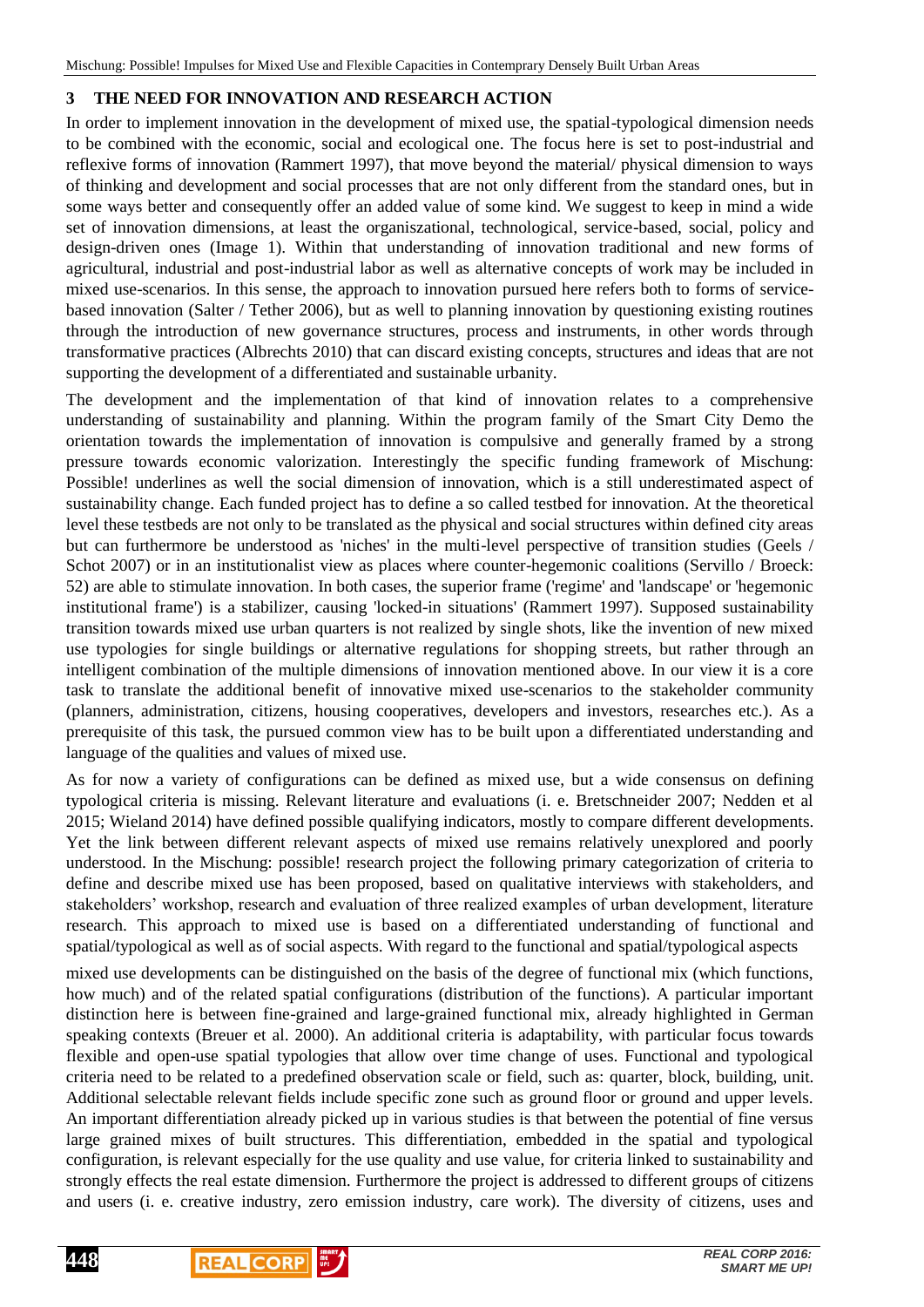physical structures is seen as a constitutive asset for urban quarters. These fine grained assumptions should be linked to ecological, social, cultural and economic qualities, such as the following examples shall show literally.

Regarding sustainability a focus here lies on mobility, and how mixed use developments can positively reduce car use because of proximity between live, work and services. Life-cycle of buildings and quarters constitute a further relevant criterion, especially when building can be adapted to different uses over time and are therefore more robust. Mixed use can furthermore intensify space use and therefore reduce the use of resources both in term of space itself (less infrastructure, less ancillary spaces needed) but as well in terms of heating, light, and so on).

Mixed use can strongly contribute to the quality of public space, as in most configurations it constitutes a necessary transition between housing uses and public space and makes it more lively and intense. It can therefore strongly contribute to the attractiveness of a certain area as whole for various milieus interested urbanity. It can underpin social mix and social inclusion raise the chances at the individual level of balancing work and private life thanks to physical proximity between different functions. Additionally a differentiated mixed use configuration can support the synergies among the different functions, as for example highlighted in the analysis of high-streets by the Great London Authority, where both living and working functions support retail and f&b (food and beverage) functions in their proximity (Duggan 2014: 15).

Mixed use is from a real-estate perspective rarely attractive on the short-term. It requires a mix of competences rarely in the hand of one developer alone. Additionally, differently from housing in many contexts in strong demand, non-housing functions are mostly difficult to let and represent a substantial risk. On the other hand successful examples show the potential of raising both housing and non-housing values in the long term because of the specific urban identity.

Further more the quality of the implementation process and of the mixing of technological and social components are essential aspects of mixed use development. Therefore mixed use can be understood as a process reaching from the conception to the use-phase over the long term. Specific implementation measures are necessary in order to realize mixed use, and it is important to develop an approach that moves beyond the spatial structure but integrates economic and social processes as well. The potential of mixed use thus is strongly linked to the need for a differentiated approach. Let's keep in mind that mixed use is not positive per se but that much depends on the kind of mixed use and how the technical and social components, mixed together, actually contribute to the qualitative aspects listed above. These considerations are exemplified in the following approach towards affordability.

## **4 AFFORDABILITY WITHIN THE CONTEXT OF MIXED USE DEVELOPMENT**

#### **4.1 Definitions of affordability within the context of mixed use development**

In the context of mixed use the aspect of affordability plays a crucial role for planning, implementation and daily life and represents one of the core areas of research within the project Mischung: Possible!. Affordability is essential with regard to the mixed use development process as well as to the phase of use and re-use of the spatial capacities. Moreover in combination with accessibility, the aspect of affordability is an important cause for the distribution and redistribution of opportunities in the city and is therefore substantially responsible for the spatial arrangements as an expression of the cities social structure (Kadi / Musterd 2014). Affordability is related to spatial planning, zoning, quality standards and building regulations as well as to the labour market, the fiscal policy and the welfare system in general. There is a subjective and a collective value of affordability that is methodologically challenging to take into account (Kunnert 2014: 26). Furthermore the adaptability of the definition strongly depends on the availability of reliable data and of its standardization. And finally, the definition of affordability is already a challenging task for the single use case.

In a nutshell there are many different definitions of affordability at the macro and micro level, and regionally different preconditions to translate these definitions into empirical findings. In the case of housing, affordability is strongly linked to societal and economic change, but affordability as a whole is still underestimated within the conception and implementation of mixed use. It is hardly possible to transfer innovations from one city directly to another, but on the contrary highly relevant to carefully translate innovations in a context-sensitive way. Still there are ongoing transformations by which many different cities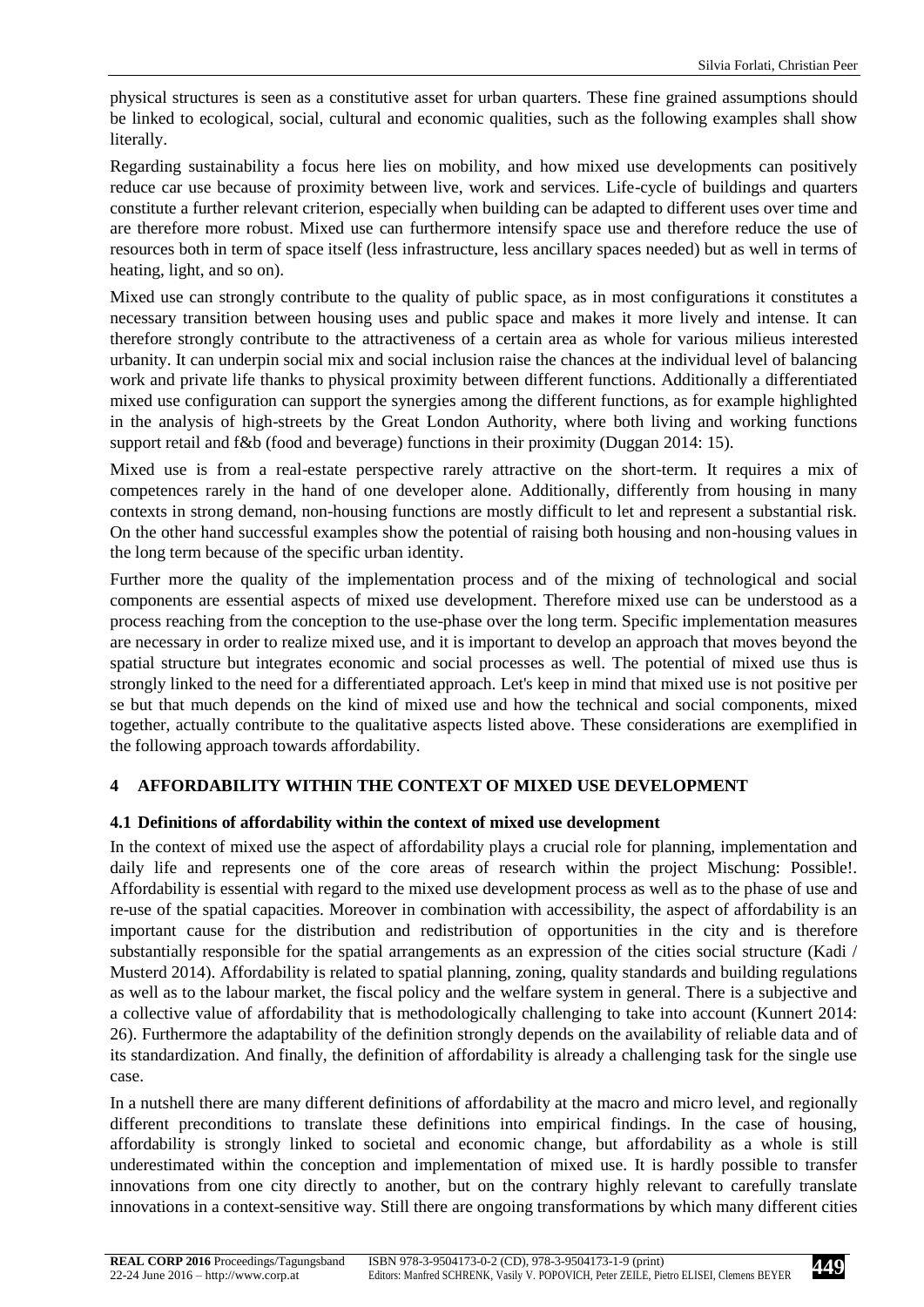(i. e. in the European context) are hit, such as the process of globalization and economic restructuring and the rising economic inequality (Tammaru et al. 2016: 358).

Seen 'work' in the context of individualization, commodification and technological change the different forms of use are more and more interwoven in the dynamic change of spatial needs. Additionally the societal change leads to new dimensions of work, shifting partly away from gainful occupation, and again calling for affordable space to enable the resources for a meaningful life. However in comparison to housing, there is not so much knowledge about the affordability of work in the context of mixed use development at the macro and micro level.

Another aspect of affordability relates to the concepts of resource effectiveness and environmental protection. There, affordable products and services in the spatial context are facilitated through the effective allocation of resources and they are shaped by a robust design, fulfilling their "function" over a long period of time. In addition, affordability for the next generation is a sustainable way of planning cities, embarking construction processes and using materials in an intelligent manner. There is uncertainty about the real future of work and the figure of the user in a more and more global, commodified and technological world. There is uncertainty as well about the future political forces and the future public opinion. What we see for now is, that both the growth and the technological paradigm, as the predominant orientations at the macro level are failing apparently at steering society towards a sustainable way of life.

## **4.2 Contextualization of the understandings of affordability**

Let's take housing at first: most notably the definition of affordable housing is expressed through the relation of financial incomings and outgoings (purchasing price, rental fee). On an aggregated base these values can be compared over time and/or with other locations (small units for segregation indices, cities and nations for development indication, etc.) and/or with other products of consumption. But there are even more aspects of relevance: life quality, individual preferences, social belongings, cultural traditions, household size etc. Affordability in housing played a central role in Modern architecture and planning. The long-lasting idea of achieving affordability due to the reduction of the required built space and simultaneously to the raise of efficiency has become embedded in most normative and planning systems.

Only recently, and in specific contexts (i. e. Amsterdam, London), attention has been given to the provision of affordable working spaces, as these city administrations have acknowledged the reduced availability of such spaces in newly built areas because of housing pressure, and that at the same time such spaces (also named Low Threshold Enterprise Spaces or LTES, London) play an important role for the city as a whole in terms of provision of necessary services, creation of employment opportunities, innovation (London) (Maccreanor et al. 2014: 240) and guaranteeing the survival of subcultures and related urban competitiveness (Amsterdam) (Pot 2011: 46 ff.). Also concerning the provision of work-spaces attention has been paid to the need of spatially mixing the provision of affordable and subsidized spaces with market-price ones, albeit with different reasons and motivations than in housing.

In housing in fact there is an explicit need to avoid socio-spatial segregation, and this need is so strong that public interventions have some times taken into account the distribution of housing benefits also towards higher income groups in order to guarantee social inclusion and mixing (see for example Viennese housing policy). Examples of mixing housing strategies include the VINEX locations policies in the Netherlands that mandated new housing developments to include 30 percent of social housing units, partly financed by 70 percent commercial housing (Hall 2014). More recently in Vienna housing policies have promoted the socalled 'smart housing' and introduced affordable housing as a specific category of land use. These policies are thought to approach the lack of affordable housing for the lower-income groups, for which much of the subsidized housing market (partly based on cooperative model of rent-buy) remained not accessible.

In the case of provision of mixed affordable and market-priced work-spaces the logic behind mixing both in London and in Amsterdam is similarly based on harvesting potential synergies among different kind of users and uses. In Amsterdam the provision - through the Broedplaatsen program - is aimed at the creative industries, and is based on subsidies to develop and operate such work-places when mixing 40 percent of low rental spaces for artist with 60 percent commercial spaces for creative firms. Particular relevance has been seen in the place-making potential of broedplaatsen that are consequently understood as urban regeneration tools.



**450**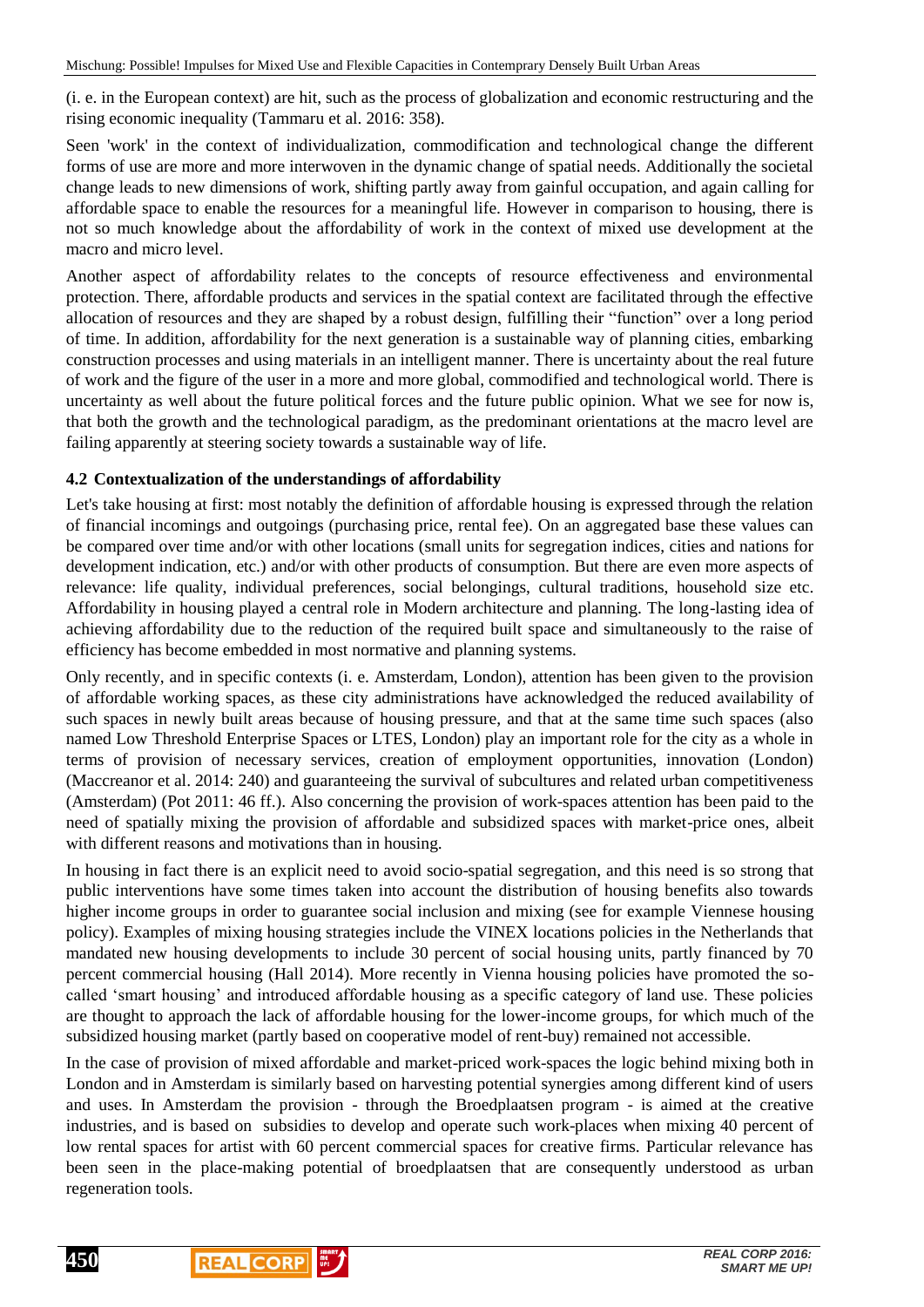In London, the Plan Policy 4.1 ‗identifies the need to ensure a good supply of workspace in terms of type, size and cost, supporting infrastructure and suitable environments for larger employers and small and medium enterprises, including the voluntary and community sectors.' (Greater London Authority 2015). Boroughs can mandate for new developments the provision of a certain amount of affordable spaces.

The definition of affordability especially for what concerns work-spaces varies strongly in different contexts. While the definition of affordability in housing has, at least in the macro level, been agreed upon (for example Eurostat and the Council of the European Union consider housing costs- exclusive of utilities but including mortgage and interests costs for owners- as 'overburdening' when they are above 40 percent of the disposable income, (Pittini et al. 2015: 16), and there is a rough consensus that households spending more that 30 percent of their gross income on housing have an affordability problem (Pittini 2011) None such standard definitions exist for affordable work-spaces.

Empirical findings both in London and in Amsterdam (Great London Authority 2015: 20; Gemeente Amsterdam 2016) emphasised that the focus for affordable workspaces should be shifted from rental price to square meter to the unit price. Additionally important factors to be considered include stage of development of the business, sector, flexibility, access to information and networks. In Amsterdam, the most recent Broedplaatsen framework mandates a price of 300 Euro / month for the affordable units, independently from the units' sizes and exclusive of utilities costs.

In London, where such spaces are not directly subsidized, affordability is often defined as percentage of market rate, and a sliding scale is applied, for example starting from 60 per cent of the market rate for the first three years, and then decreasing down to 90 per cent by year ten (Great London Authority 2105: 26, referred to Borough of Hackney). The effect of this policies has been questioned (Ferm 2014), as it is strongly linked to the profile of the involved stakeholders, in most cases are not actually apt at promoting and managing such spaces. Successful examples however confirm that the impact can be wide reaching both in terms of implementing mixed use attractive developments and positively influencing the surrounding. More in general there is an understanding within the Regeneration Unit of the Great London Authority that workspaces act as an 'ecosystem', and that specific attention should be given to the interplay and synergies between low-threshold and market-price spaces (Maccreanor et al. 2014: 65).

It is clear that developing mixed use structures requires additional resources in many ways (development, construction costs, management). Without additional resources there is a consistent risk of cannibalization among the affordable components, as shown in the case of the Vienna's Quartiershäuser. Here, the affordable rent (mandated at 4 Euro/square meter) for up to 30 percent of the total usable surface could only be achieved in combination with commercial high-end housing, and therefore eliminating to the affordable housing component (Gutheil-Knopp-Kirchwald / Kadi 2014). An integrated and long term approach to mixing, with both work and live components, each of them with affordable parts, represents without any doubt a considerable challenge for all involved stakeholders.

Differently than in regeneration projects, in most new urban developments housing the main focus of the involved stakeholders is housing. Consequently little competences are cultivated and available for the development and combination of differentiated work-spaces, beyond the provision of the standard commercial retail infrastructure for residential area. In this case the notion of affordability is questionably limited to affordable housing, following the Modern paradigm and according to the consequent still embedded in the normative and supporting system. These systems appear to be hardly able to react to societal changes pushing towards fluid borders between live and work functions and times, mandating instead the production of monofunctional spaces with fixed predefined uses.

The challenge of integrated approaches is even bigger because of the lack of coordination among responsible agencies and stakeholders (for example among housing and economic development). This lack is particularly evident in the case of new urban developments where everything is being built from scratch and housing is the main focus. Integration can only work if the notion of affordability is approached in an integrated perspective, as suggested with the idea of affordable city, and both spaces, instruments and incentives are developed accordingly. This means moving towards an integrate conception of urban development focusing on economic and social processes, next to spatial structures.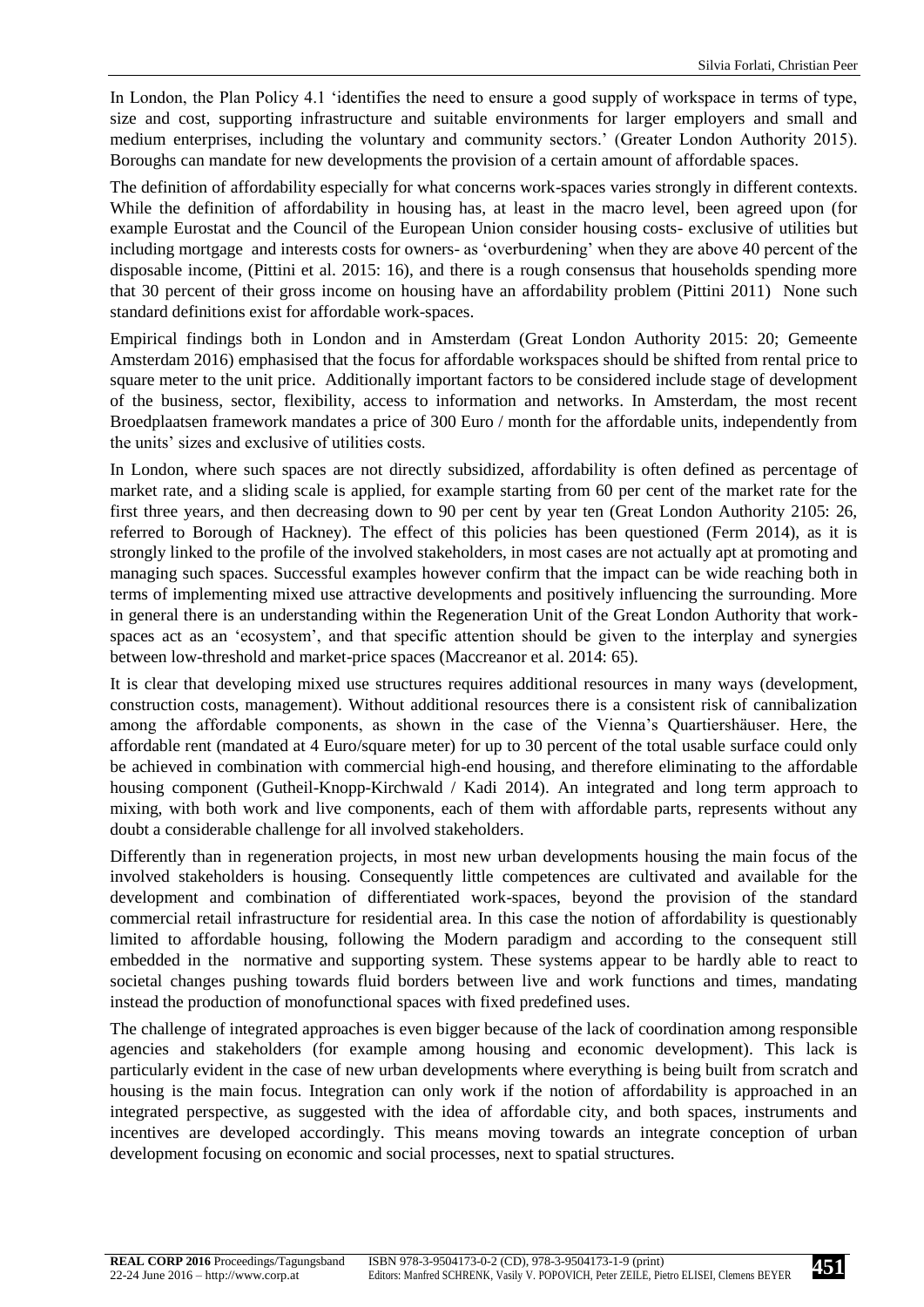### **5 CONCLUSION**

Mixed use is often conceptualized in terms of building and spatial structures, while economical and social processes that are implicit in mixed use development receive little attention. This basic conceptual gap is embedded in most development processes, and reflected in housing-dominated new urban developments. In order to achieve effective implementation of mixed use, the physical space, economical and social dimensions need to be conceptually integrated. This synthetic perspective gives indications about the nature of the possible innovations in the context of mixed use urban developments: as combinations of spatialtechnological structures and organizational, people and / or service based components whose effects can range from social, to economical / service-based and spatial / typological innovation. Especially fine-grained non housing functions – in order to be successful – require incentives to support affordability, and as well organizational and financial innovative structures (such as specific subsidies both object and subject based, cross-sites operators, business consultancies, branding). At the same time the preliminary findings of the project indicate that specifically these kind of uses are particularly relavant, and until now neglected, ingredients for a sustainable (and mixed) city.

#### **6 REFERENCES**

BANERJEE, Ian; PEER, Christian (2015): Smart city concept flows. In: DANGSCHAT, Jens S.; GETZNER, Michael; HASLINGER, Markus; ZECH, Sibylla (Hrsg.): Österreichisches Jahrbuch der Raumplanung, Wien: Neuer Wissenschaftlicher Verlag, S. 41-60.

- BRETSCHNEIDER, Betül: Remix City. Nutzungsmischung: Ein Diskurs zu neuer Urbanität. Frankfurt am Main: Peter Lang. 2007. BREUER, Bernd; MÜLLER, Wolfgang; WIEGANDT, Claus-Christian: Nutzungsmischung im Städtebau. Endbericht. In: BBR
- (Hrsg.): Werkstatt: Praxis, Heft 2/2000. Bonn. 2000. BROOKE, Rory; FARROW, Lucy; OPENSHAW Greg; SCOTT Gort; SCOTT Fiona; DRAKE Gemma; HARRIS Rob; RAMANANDI Raj: Supporting Places of Work: Incubators, Accelerators and Co-working Spaces. On behalf of the Great London Authority. London, 2014. Online:
	- https://www.london.gov.uk/sites/default/files/supporting\_places\_of\_work\_-\_iacs.pdf, 14.01.2016.
- DANGSCHAT, Jens S.: Social Cohesion eine Herausforderung für das Wohnungswesen und die Stadtentwicklung?. In: vhw Forum Wohneigentum, 1/2011. S. 3-8. 2011.
- DUGGAN Louise: ‗Economy of High Streets' in: MAYER Alison, FINN Williams (eds.): Learning from London's High Streets. London 2014.p. 14-17. Online:
- https://www.london.gov.uk/sites/default/files/gla\_migrate\_files\_destination/GLA\_180714\_v2.pdf, 25.03.2016.

FERM, Jessica: Delivering affordable workspace: perspectives of developers and workspace providers in London. Progress in Planning. Volume 93, October 2014, p. 1–49. Online:

http://www.sciencedirect.com/science/article/pii/S0305900614000361, 14.01.2016.

- FORLATI, Silvia: Innovation in Collecitive Housing. Theory/ Practice/ Guidelines. Dissertation an der Technischen Universität Wien. 2013.
- FORLATI, Silvia: Geschoßwohnbau im Wandel: Ein Überblick. In: Wippel, Jörg (Hrsg.): Wohnbaukultur in Österreich. Geschichte und Perspektiven. Innsbruck / Wien / Bozen: Studien Verlag, S. 40-46. 2014.
- GEELS, Frank W.; SCHOT, Johan: Typology of sociotechnical transition pathways. Research Policy (36): 399-417. 2007.

Gemeente Amsterdam: Herzien Amsterdams Atelier- en Broedplaatsenbeleid 2015 – 2018. 11 februari 2016. Online:

https://www.amsterdam.nl/gemeente/organisaties/organisaties/bureau-broedplaatsen/beleid-doelen/, 25.03.16. Greater London Authority, in collaboration with Capital Enterprise: Creating Open Workspaces. Regeneration Guide #2. July 2015. Online: https://www.london.gov.uk/sites/default/files/regeneration\_guide\_2\_-\_creating\_open\_workspace.pdf, 20.12.2015.

GUTHEIL-KNOPP-KIRCHWALD, Gerlinde; KADI, Justin: Gerechte Stadt - gerechte Wohnungspolitik? In: Der öffentliche Sektor - The Public Sector, 3-4, p. 11-28. 2014.

HALL, Peter: Good Cities, Better Lives: How Europe Discovered the Lost Art of Urbanism. New York 2014.

- IBERT, Oliver: Innovationsorientierte Planung. Verfahren und Strategien zur Organisation von Innovation. Band 19 Stadt Raum Gesellschaft. Opladen: Leske + Budrich. 2013.
- KADI, Justin; MUSTERD, Sako: Housing for the poor in a neo-liberalising just city: Still affordable, but increasingly inaccessible. Tijdschrift vor Economische en Sociale Geografie. 2014.

Klima- und Energiefonds (KLIEN): Smart Cities – intelligente Städte in Europa. 2015. Online: http://www.smartcities.at/stadtprojekte/smart-cities, 15.02.2016.

- KUNNERT, Andrea : Vom Recht auf Wohnraum Definitionen von "leistbar Wohnen" und Leistbarkeitsindikatoren in Österreich. In: WIPPEl, Jörg (Hrsg.): Wohnbaukultur in Österreich. Geschichte und Perspektiven. Innsbruck / Wien / Bozen: Studien Verlag, S. 25-34. 2014.
- LÖW, Martina: Raum ergreifen. Alleinwohnende Frauen zwischen Arbeit, sozialen Beziehungen und der Kultur des Selbst. Bielefeld: Kleine. 1993.

MACCREANORLAVINGTON, PETER BRETT ASSOCIATES, HARRINGTON Graham: Accommodating

- Growth in Town Centres. Achieving successful Housing Intensification and High Street diversification. London, July 2014. Online: https://www.london.gov.uk/sites/default/files/gla\_migrate\_files\_destination/
- AccommodatingGrowthInTownCentres2014\_2.pdf, 12.12.2015.
- TAMMARU, Tiit; MARCIŃCZAK, Szymon; HAM, Maarten van; MUSTERD, Sako (eds.): Socio-Economic Segregation in European Capital Cities. East meets West. New York: Routledge. 2016.